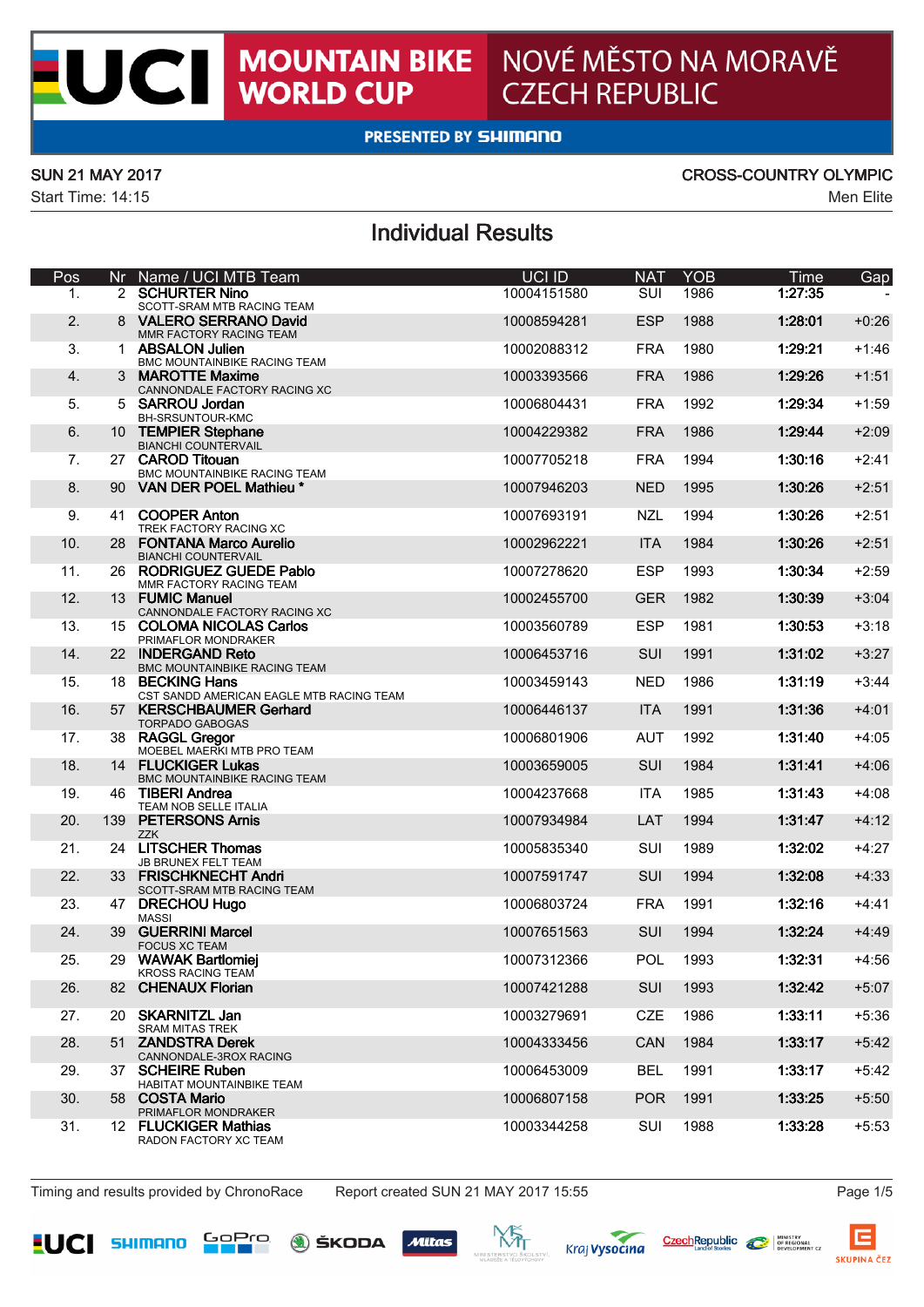$\overline{\mathbf{C}}$ 

Start Time: 14:15 Men Elite

# SUN 21 MAY 2017 CROSS-COUNTRY OLYMPIC<br>Start Time: 14:15

## Individual Results

| Pos    |                 | Nr Name / UCI MTB Team                                                           | <b>HOLID</b> | <b>NAT</b> | YOR   | Time           | Gan     |
|--------|-----------------|----------------------------------------------------------------------------------|--------------|------------|-------|----------------|---------|
| ×,     |                 | 25 100 Martin                                                                    | 10005494426  | FST        | 1008  | <b>ERRORIS</b> | $+6.00$ |
| 23     | R2              | <b>RRAIDOT Daniele</b>                                                           | 10006444723  | <b>ITA</b> | 1001  | 12244          | $+6.09$ |
| 34     | 31              | <b>FAMER Made</b>                                                                | 10003643443  | SUI        | 1088  | 12344          | $+6.09$ |
| 35     | 19              | MARKT Karl<br>MOESEL MAERIC MTB PRO TEAM                                         | 10003917366  | ALIT       | 1980  | 12244          | $+6.09$ |
| 36     |                 | 70 DMS Jose                                                                      | 10007931247  | POR        | 1004  | 1:33:50        | $+6.15$ |
| 37     | 63              | DE VOCHT Rad<br>KTM BIKE VISION                                                  | 10006677119  | <b>RFI</b> | 1992  | 1:33:53        | $+6.18$ |
| 28     | 71              | <b>ROHRRACH Minds</b>                                                            | 10004108740  | SHI        | 1986  | 1:33:58        | $+6.23$ |
| 39     | RO.             | <b>BOUCHARD Leandre</b><br>BH-SRSUNTOUR-KMC                                      | 10007422403  | CAN        | 1992  | 1:34:00        | $+6.25$ |
| 40     | 42              | <b>VAN DER HELIDEN Michiel</b>                                                   | 10006631346  | NFD        | 1992  | 13401          | +6:26   |
| 41     |                 | SCOTT-SRAM MTB RACING TEAM<br>48 PFAFFLE Christian<br>MOESEL MAERIC MTB PRO TEAM | 10007384411  | <b>GFR</b> | 1993  | 1:34:02        | $+6.27$ |
| 42     |                 | 114 KURSCHAT Wolfram<br>KLIDSCHAT CONSULTING BACING TEAM                         | 10002195618  | GFR        | 1975  | 1:34:21        | $+6.46$ |
| 43     |                 | 99 SELEDKOV Ivan                                                                 | 10002738414  | <b>RUS</b> | 1983  | 1:34:23        | $+6.48$ |
| 44     |                 | 100 KCMWA Morek<br>VOLKSWAGEN SAMOCHODY LOYDOVIAT MTB TEAM                       | 10005679029  | <b>POL</b> | 1990  | 1:34:24        | $+6.49$ |
| $45 -$ |                 | 60 MILATZ Moritz                                                                 | 10003366284  | GFR        | 1982  | 1:34:28        | $+6.53$ |
| 46     |                 | 45 PANHI IVZEN Kevin<br>HABITAT MOUNTAINBIKE TEAM                                | 10007672781  | <b>RFI</b> | 1004  | 1:34:38        | $+7:03$ |
| 47     | 36 <sub>1</sub> | <b>GLUTH Martin</b>                                                              | 10006336306  | <b>GFR</b> | 1991  | 1:34:40        | $+7.05$ |
| 48     |                 | OMY DRO TEAM<br>17 GIGER Fahlan                                                  | 10003691034  | SHI        | 1987  | 1:34:40        | $+7.05$ |
| 49     |                 | KROSS RACING TEAM<br>78 MERVADRA Jan                                             | 10006456241  | CZE        | 1991  | 1:34:52        | $+7:17$ |
| 50.    | <b>AR</b>       | EXPRES CZ-SCOTT TEAM KOLIN<br>COCUZZI Luiz Henrique                              | 10007494545  | <b>RRA</b> | 1993  | 1:34:52        | $+7:17$ |
| 51     | 44              | <b>BOTERO VII I FRAS Jhonnaton</b>                                               | 10007719362  | COL.       | 1992  | 1:35:02        | $+7.27$ |
| 52     | 107             | <b>RIGHETTING Andrea</b>                                                         | 10006806552  | <b>ITA</b> | 1992  | 1:35:02        | $+7.27$ |
| 53     | 53              | SCHUERMANS Jens                                                                  | 10007338133  | <b>RFI</b> | 1993  | 1:35:08        | $+7.33$ |
| 54     |                 | SCOTT CREUSE CXYGENE GUERET<br>92 GRIOT Thomas<br>MATERIEL ARL O COM             | 10008081801  | <b>FRA</b> | 1004  | 1:35:10        | $+7.35$ |
| 55     |                 | 4 KI II HAVY Jamslav                                                             | 10002782365  | CZE        | 1085  | 1:35:13        | $+7.38$ |
| 56     | 83.             | SPECIALIZED RACING<br><b>TARACCHI Midin</b>                                      | 10006914060  | <b>ITA</b> | 1080  | 1:35:35        | $+8.00$ |
| 57     | 126             | RAUCHFUSS Marek                                                                  | 10006912343  | CZE        | 1990  | 1:35:38        | $+8.03$ |
| FR.    | 54              | <b>PARTI Andres</b>                                                              | 10004031140  | <b>HIN</b> | 1982  | 1:35:50        | $+8.15$ |
| R9     |                 | NELLA TREX TEAM<br>112 STUNZI Michael                                            | 10006906481  | SIII       | 1992  | 12601          | $+8.26$ |
| 60.    | 120             | <b>TRIGO Finder</b>                                                              | 10008078464  | <b>FRA</b> | 100.4 | 1:36:13        | $+8.38$ |
| 61     | 16              | MASS<br><b>SOTO Catrici</b>                                                      | 10004188865  | <b>ARG</b> | 1987  | 1:36:23        | $+8.48$ |
| 62     | 35              | PRIMAFLOR MONDRANER<br><b>CARABIN Sebastien</b><br>MERIDA WALLONE MTB TEAM       | 10005345993  | <b>RFI</b> | 1080  | 1:36:34        | $+8.59$ |

Timing and results provided by ChronoRace Report created SUN 21 MAY 2017 15:55 Page 2/5









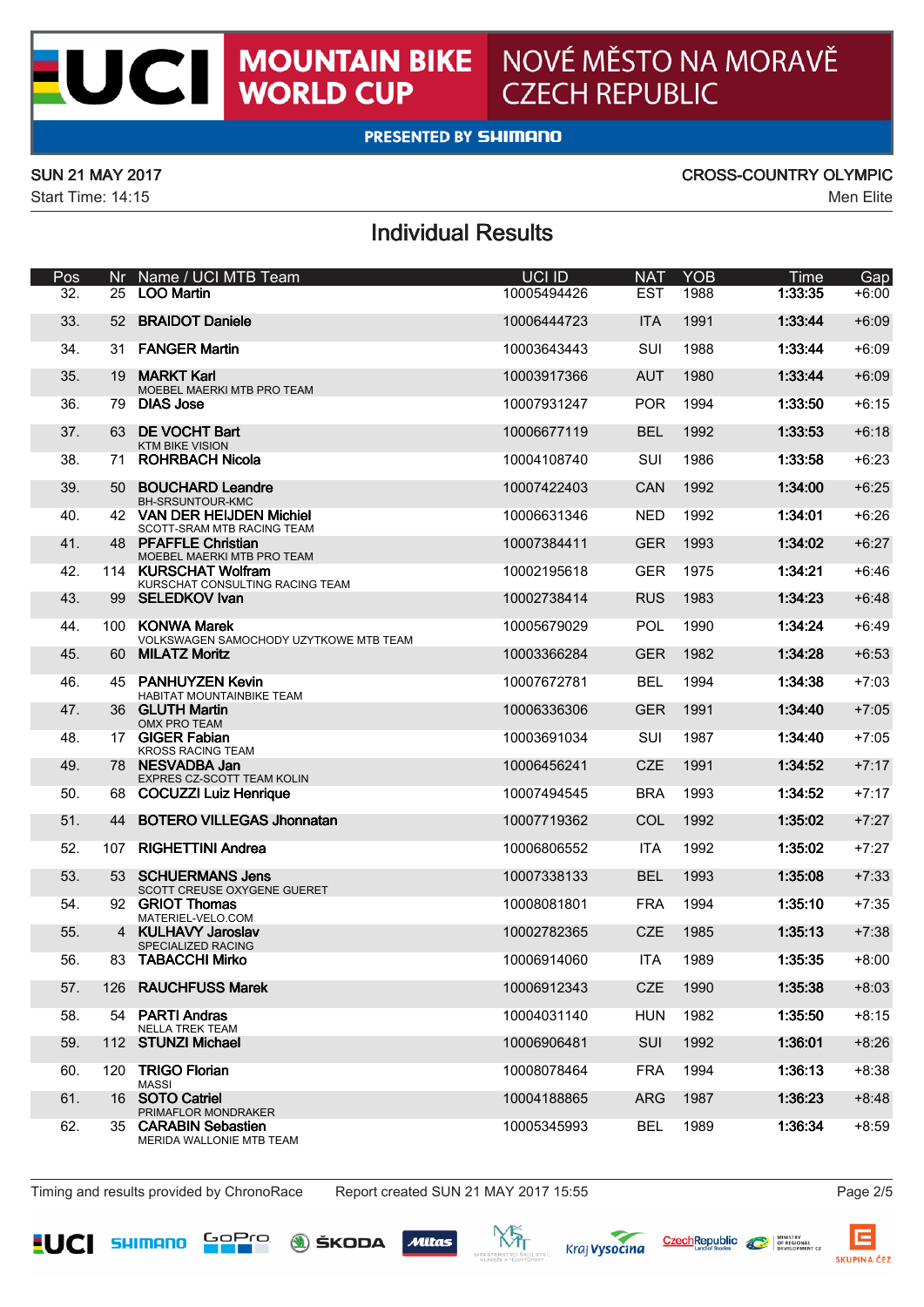$\overline{\mathbf{C}}$ 

Start Time: 14:15 Men Elite

# SUN 21 MAY 2017 CROSS-COUNTRY OLYMPIC<br>Start Time: 14:15

## Individual Results

| Pos             |                  | Nr Name / UCI MTB Team                                          | UCI ID      | <b>NAT</b> | YOR  | Time     | Gap      |
|-----------------|------------------|-----------------------------------------------------------------|-------------|------------|------|----------|----------|
| R.              |                  | <b>WE DISCUSSION &amp; CONTRA</b><br>EXPRES CZ-SCOTT TEAM KOLIN | 10006629528 | CZE        | 1992 | 12.71    | ∙क्तर    |
| FA              |                  | 61 GAGNE Raphael<br>CANNONDALE-3ROX RACING                      | 10003673553 | CAN        | 1987 | 1:36:49  | $+9.14$  |
| 65              |                  | 6 STIRNEMANN Matthias<br>SCOTT-SRAM MTB RACING TEAM             | 10006453312 | SUIL       | 1001 | 1:36:52  | $+0.17$  |
| F6              | R9               | <b>NORY Cameron</b>                                             | 10006801300 | ALIS.      | 1992 | 127.40   | $+10.05$ |
| 67              | 80               | GOTARDELO MULLER Guilherme                                      | 10009023105 | <b>RRA</b> | 1993 | 1:37:55  | $+10.20$ |
| 68.             | <b>RR</b>        | <b>FREY Martin</b><br>TEAM BULLS                                | 10007708127 | <b>GER</b> | 1004 | 1:38:00  | $+10.25$ |
| 69              | 76               | <b>KAZANTREV KHI</b>                                            | 10004488555 | KAZ        | 1986 | 1:38:13  | $+10.38$ |
| $\pi$           | 101              | WITHAAR Jon                                                     | 10009485469 | <b>RSA</b> | 1982 | 1:38:14  | $+10.39$ |
| 71              | 43               | <b>HAIMY Shingi</b>                                             | 10005815738 | <b>ISR</b> | 1080 | 1:38:23  | $+10.48$ |
| 72              | BQ               | MARAIS Shurt                                                    | 10008090386 | <b>RSA</b> | 1988 | 1:38:50  | $+11:15$ |
| 73.             |                  | 75 BEEMER Frank<br>HABITAT MOUNTAINBIKE TEAM                    | 10004688417 | NFD        | 1987 | 1:39:01  | $+11.26$ |
| 74              | 93               | <b>MCNEELY Evan</b>                                             | 10007420682 | CAN        | 1992 | 1:39:17  | $+11:42$ |
| 75              |                  | 55 FERGURON Grant<br>CST SANDO AMERICAN DAGIE MTS PACING TEAM   | 10007380064 | GRR        | 1993 | 1:39:33  | $+11.58$ |
| 76              |                  | 122 STORFK Martin                                               | 10007649644 | CZE        | 1004 | 1:40:06  | $+12.31$ |
| $\pi$ .         |                  | 34 ROSA David                                                   | 10004111871 | <b>POR</b> | 1986 | 1:40:25  | $+12:50$ |
| 78              |                  | 88 KIESEL Lysander<br>GERMAN TECHNOLOGY RADING                  | 10009554581 | GFR        | 1991 | $-11AP$  |          |
| 79              |                  | 106 VIEWER Maximilian<br>TORRADO GAROGAS                        | 10006910828 | <b>ITA</b> | 1992 | $-11AP$  |          |
| 80 <sup>1</sup> |                  | 118 BONETTO Edgardo<br>ELIOS-SRSUNTOUR PRO TEAM                 | 10007423110 | <b>ITA</b> | 1993 | $-1$ LAP |          |
| 81              |                  | 109 VOBECKY Zdenek                                              | 10006956904 | CZE        | 1989 | $-1$ LAP |          |
| 82              | <b>R4</b>        | <b>I FHTINFM Sakari</b>                                         | 10007903157 | <b>FIN</b> | 1993 | $-1$ LAP |          |
| 83              | 74               | <b>DONIZETE VALERIANO Rubens</b>                                | 10004118036 | <b>RRA</b> | 1979 | $-11AP$  |          |
| R <sub>4</sub>  | R1               | <b>HOLZ Maximilian</b><br>GERMAN TECHNOLOGY RADING              | 10007454634 | GFR        | 1990 | $-1$ LAP |          |
| 85              | 64               | <b>GASCO Dario</b>                                              | 10003681839 | ARG.       | 1987 | $-1$ LAP |          |
| 86              |                  | <b>G4 THI BA Stellen</b><br>ROSE VALUANY FUELED BY ULTRASPORTS  | 10004237264 | GFR        | 1984 | $-11AP$  |          |
| 87              | GR.              | <b>GEGENHEIMER Simon</b><br>ROSE VALUANY FUELED BY ULTRASPORTS  | 10005949215 | <b>GFR</b> | 1988 | $-1$ LAP |          |
| 88              | 129 <sub>0</sub> | <b>SELLES PARDO Victor</b>                                      | 10011125476 | ESP        | 1990 | $-11AP$  |          |
| 89              | 125              | WOLF Louis                                                      | 10007398151 | GFR        | 1993 | $-11AP$  |          |
| on.             | 110              | <b>NANKFRWR Russell</b>                                         | 10009538720 | A115       | 1993 | 21AP     |          |
| 91              | 67               | Valuation Kebsi<br>DALCO INTO IRANO                             | 10004324968 | <b>JPN</b> | 1085 | $-2$ LAP |          |
| 92              |                  | 132 ROTERMUND Tobias                                            | 10010120518 | <b>GFR</b> | 1992 | 21AP     |          |
| $\alpha$        | 87               | <b>KHODAYARI Farzad</b>                                         | 10007910231 | IR1        | 1992 | 21AP     |          |

Timing and results provided by ChronoRace Report created SUN 21 MAY 2017 15:55 Page 3/5









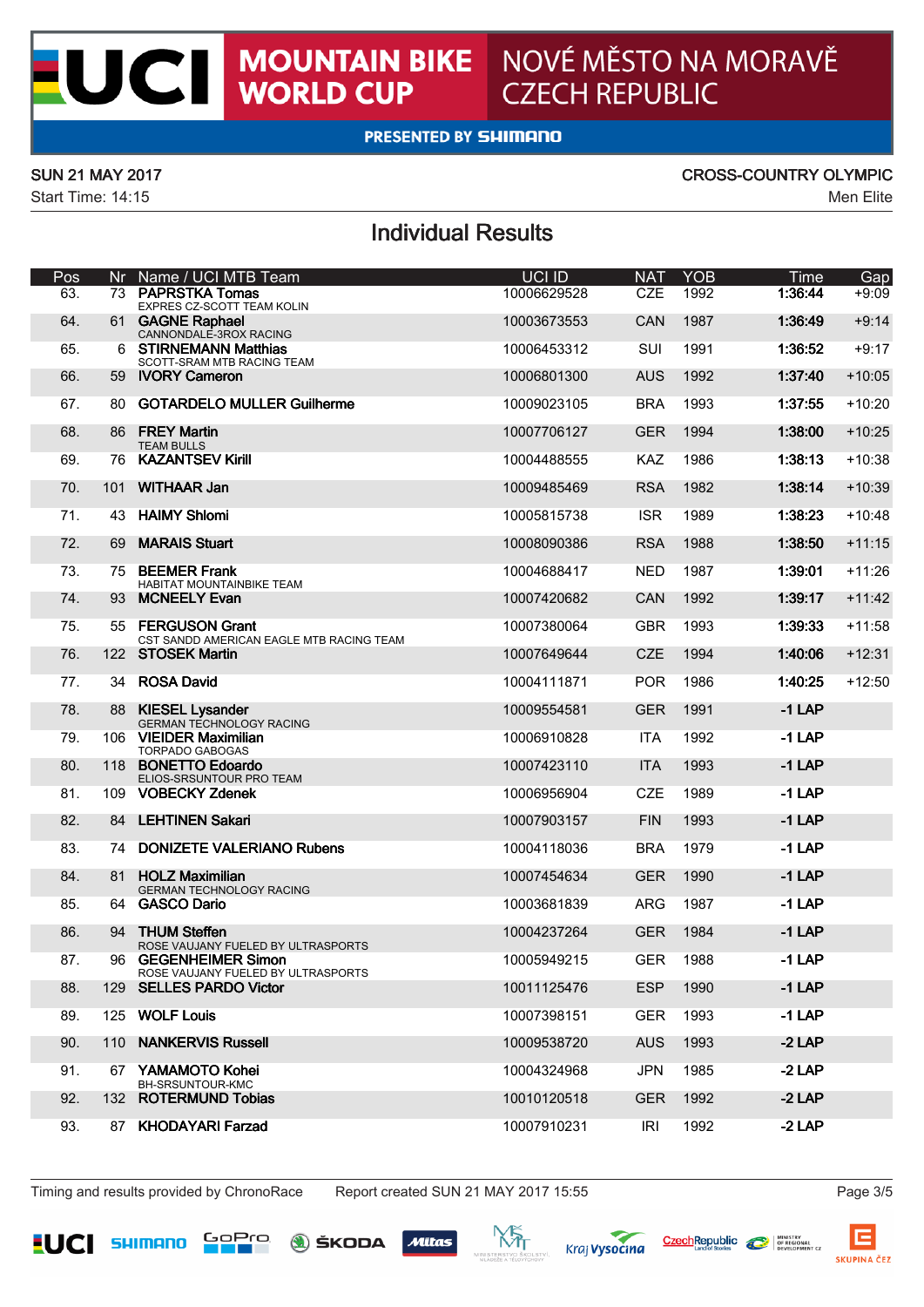$\overline{\mathbf{C}}$ 

Start Time: 14:15 Men Elite

# SUN 21 MAY 2017 CROSS-COUNTRY OLYMPIC<br>Start Time: 14:15

## Individual Results

| Pos       |                | Nr Name / UCI MTB Team                                  | UCI ID      | <b>NAT</b>  | YOR  | Gap<br>Time |
|-----------|----------------|---------------------------------------------------------|-------------|-------------|------|-------------|
| ∝         |                | 62 B.W. BN 2011 KORean<br>CANNONDALE-3ROX RACING        | 10007709157 | USA         | 1004 | -2 LAP      |
| 95        | 77             | <b>L'ESPERANCE Andrew</b>                               | 10006832824 | CAN         | 1991 | $-2$ LAP    |
| 96        |                | 108 ZOGER Manfred                                       | 10006838379 | <b>ALIT</b> | 1990 | $-2$ LAP    |
| 97        | 103            | <b>JEZIORSKI Maciel</b>                                 | 10008817886 | <b>POL</b>  | 1992 | $-2LP$      |
| GR.       | 130            | <b>WETZELBERGER Philto</b>                              | 10008145859 | ALIT        | 1004 | 21AP        |
| <b>GG</b> | 70             | <b>SHOKRI Faraz</b>                                     | 10006831410 | IRI         | 1985 | $-2$ LAP    |
| $100 -$   |                | 133 LE COO Antoine<br>CUBE PRO FERMETURES SEFIC         | 10014977386 | <b>FRA</b>  | 1004 | $-2LP$      |
| 101       |                | 104 GLAJZA Ondrei                                       | 10007582855 | <b>SVK</b>  | 1994 | $-2$ LAP    |
| 102       |                | 135 PRIADEIN Pavel                                      | 10006051871 | <b>RUS</b>  | 1990 | $-2$ LAP    |
| 103.      | <b>QR</b>      | PAUMANN Fabian<br><b>FISCHER-BMC</b>                    | 10006808067 | SUI         | 1992 | $-2$ LAP    |
| 104       |                | 116 SPINK Muntay                                        | 10004193010 | ALIS.       | 1979 | 21AP        |
| 105       | <b>AR</b>      | <b>BOUQUERET Antoine</b><br>SCOTT CREUSE CXYGENE GUERET | 10007659344 | <b>FRA</b>  | 1994 | $-2LP$      |
| 106       |                | 117 VANDEN AREELE Robin<br>CUBE PRO FERMETURES SEFIC    | 10009580045 | <b>RFI</b>  | 1004 | 21AP        |
| 107       |                | 113 TAHERI Salad                                        | 10009844066 | IRI         | 1989 | 21AP        |
| 108       | 89             | GOLOVACHSHENKO Artvom                                   | 10006097341 | KAZ         | 1088 | $-2$ LAP    |
| 109.      | 97             | <b>OMARSSON Increar</b>                                 | 10010957142 | ISL         | 1080 | $-2$ LAP    |
| 110.      | 136            | <b>ZHURAMLEV Vadim</b>                                  | 10007890225 | <b>RUS</b>  | 1993 | -3 LAP      |
| 111       | 123            | <b>DOMENECH FERNANDEZ Oriol</b>                         | 10007545772 | ESP         | 1991 | $-3$ LAP    |
| 112       | 105            | <b>JAYNE Sebastian</b>                                  | 10007834348 | ALIS.       | 1993 | $-3LP$      |
| 113       |                | 115 HEDIGER Philipp<br><b>FISCHER-BMC</b>               | 10007283367 | S11         | 1993 | 31AP        |
| 114       | 137            | <b>SCHWFMK Robert</b>                                   | 10015296779 | GFR         | 1004 | $-3LP$      |
| 115       | 134            | <b>ZHIRMOV Dmitry</b>                                   | 10011220456 | <b>RUS</b>  | 1004 | $-3$ LAP    |
| 116.      |                | 128 SABAU George Viad                                   | 10004124908 | <b>BOU</b>  | 1987 | 41AP        |
|           | $\overline{z}$ | <b>KORETZKY Violer</b><br>BH-SRSUNTOUR-KMC              | 10007624382 | <b>FRA</b>  | 1004 | <b>DMF</b>  |
|           |                | 32 GAZE Samuel<br>SPECIALIZED BACING                    | 10008611560 | NZ1         | 1995 | <b>DMF</b>  |
|           |                | 23 BRAIDOT Luce                                         | 10006120074 | <b>ITA</b>  | 1991 | <b>DMF</b>  |
|           |                | 119 ROBEDSKIY Ruslan                                    | 10007707844 | <b>RUS</b>  | 1994 | <b>DMF</b>  |
|           |                | <b>56 FORSTER Larg</b><br>BMC MOUNTAINBIKE RACING TEAM  | 10006915070 | SIII        | 1993 | <b>DMF</b>  |
|           |                | 40 SCHULTE-LUENZUM Markus                               | 10006447753 | GER         | 1001 | <b>DMF</b>  |
|           |                | DOOLIS VO TEAM<br>49 ZWIEHOFF Ben                       | 10007706228 | <b>GFR</b>  | 1004 | <b>DMF</b>  |
|           | 11             | <b>SINTSOV Anton</b><br>JBG - 2 PROFESSIONAL MTB TEAM   | 10002843292 | RUS.        | 1085 | <b>DMF</b>  |

Timing and results provided by ChronoRace Report created SUN 21 MAY 2017 15:55 Page 4/5